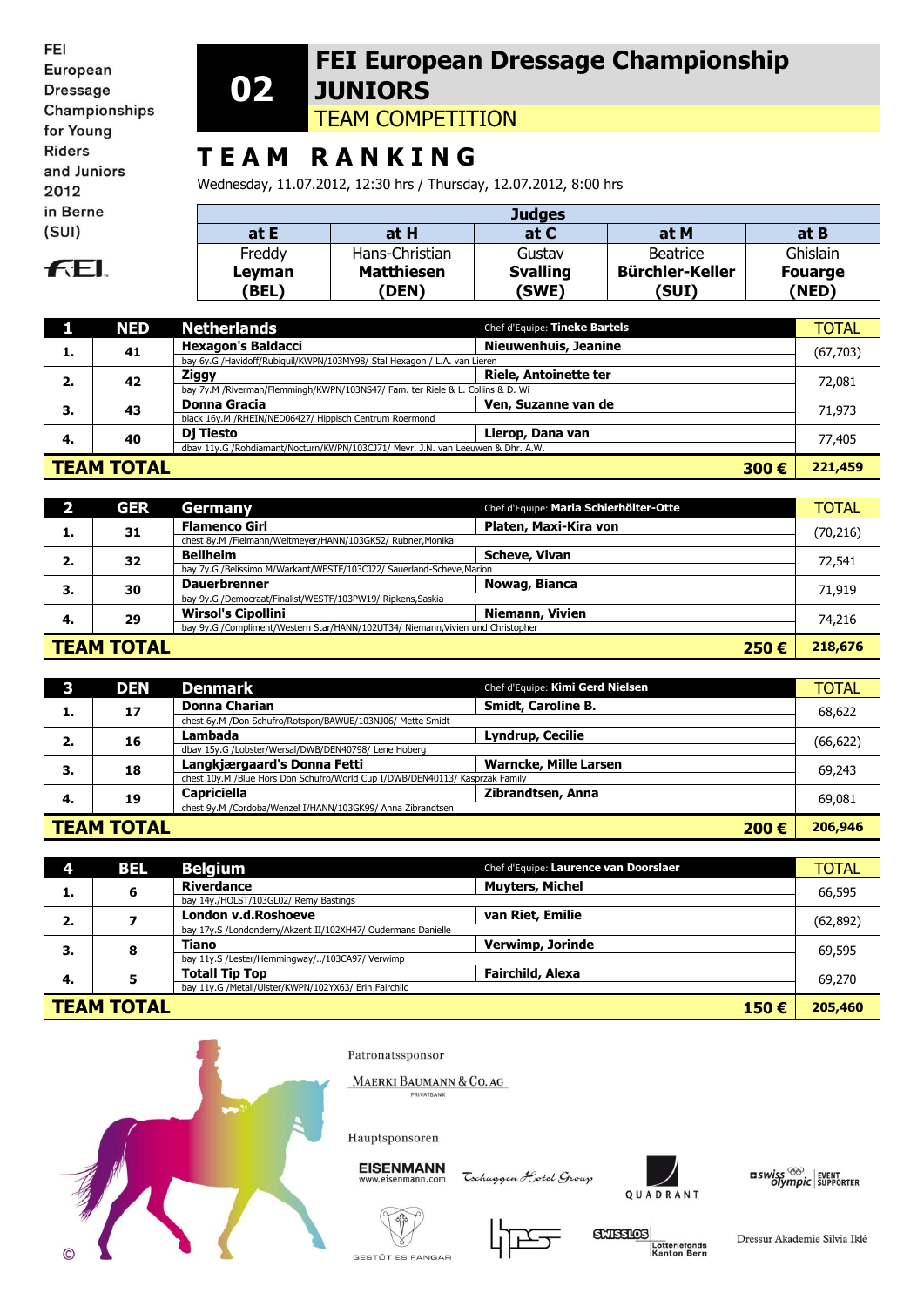## **02 - FEI European Dressage Championship JUNIORS – TEAM RANKING**

|                           | <b>ESP</b> | <b>Spain</b>                                                   | Chef d'Equipe: Maria Jose Vignau   | TOTAL     |
|---------------------------|------------|----------------------------------------------------------------|------------------------------------|-----------|
| д.                        | 23         | Auermann                                                       | Segura Gispert, Ray                | (63, 973) |
|                           |            | bay 13y.G /Michellino/Faighter/ESH/SWE40389/ Raimundo Segura   |                                    |           |
| 2.                        | 22         | <b>Don Diego</b>                                               | <b>Matute Guimon, Juan</b>         | 66,838    |
|                           |            | black 8y.S /Don Frederico/103DH64/ Juan Matute                 |                                    |           |
| 3.                        | 21         | Don Luka                                                       | <b>Busutil, Andreu</b>             | 68,351    |
|                           |            | bay 10y.G /Don Larino/OLDBG/103CO96/ Magdalena Canovas Anglada |                                    |           |
| 4.                        | 20         | Mr O                                                           | <b>Barbancon Mestre, Alexandra</b> | 68,135    |
|                           |            | black 14y.G /102US49/ Morgan Barbancon Mestre                  |                                    |           |
| <b>TEAM TOTAL</b><br>100€ |            |                                                                | 203,324                            |           |

| 6                        | <b>GBR</b>                                                          | <b>Great Britain</b>                                               | Chef d'Equipe: Anne Keen | <b>TOTAL</b> |
|--------------------------|---------------------------------------------------------------------|--------------------------------------------------------------------|--------------------------|--------------|
|                          | 26                                                                  | <b>Remarkable</b>                                                  | Knapton, Jessica         | 67,865       |
|                          |                                                                     | DB 13y.S /Royal Diamond/Feiner Stern/OLDBG/102YJ14/ Miss J Knapton |                          |              |
| 2.                       | 28                                                                  | Lou Wega                                                           | Slater, Abigail          | (66, 595)    |
|                          |                                                                     | bay 13y.G /Lamoureux II/Dinard L/WESTF/GBR40971/ Mr Richard Heley  |                          |              |
| З.                       | 27                                                                  | Laurentius                                                         | <b>Lucas, Gabrielle</b>  | 66,973       |
|                          |                                                                     | bay 13y.G /Lauries Crusador/DWB/NOR02207/ Miss G Lucas             |                          |              |
| 4.                       | 25                                                                  | <b>Daniolo</b>                                                     | <b>Gallimore, Claire</b> | 67,784       |
|                          | chest 11y.G /Don Primero/Wittelsbach/VNP/GBR42743/ Jane F Gallimore |                                                                    |                          |              |
| <b>TEAM TOTAL</b><br>80€ |                                                                     |                                                                    | 202,622                  |              |

|                          | <b>SWE</b> | <b>Sweden</b>                                                                     | Chef d'Equipe: Bobo Lundberg    | <b>TOTAL</b>                                       |
|--------------------------|------------|-----------------------------------------------------------------------------------|---------------------------------|----------------------------------------------------|
| ı.                       | 57         | <b>Madonna Bally</b>                                                              | <b>Egholm Hebsgaard, Amalie</b> |                                                    |
|                          |            | dbay 10y.M /Stals Calles Bror Bally/Ökenholm Pioneer/DWB/103OY37/ Janne Mikkelsen |                                 | 65,676<br>67,351<br>66,514<br>(64, 622)<br>199,541 |
| 2.                       | 58         | Wolkenfroh                                                                        | <b>Hannell, Mathilde</b>        |                                                    |
|                          |            | bay 13y.G /Wolkenstein II/Matcho AA/HANN/GER43749/ Mathilde Hanell                |                                 |                                                    |
| 3.                       | 56         | <b>Basic</b>                                                                      | Börjeson, Filippa               |                                                    |
|                          |            | bay 16y.G /Bernstein/Caliban XX/SWB/SWE04029/ Jonglören AB                        |                                 |                                                    |
| 4.                       | 59         | <b>Beckham</b>                                                                    | <b>Mattsson, Marina</b>         |                                                    |
|                          |            | chest 9y.G /Bernstein 761/Koncertz xx/SWB/102UP49/ Lottie Mattsson                |                                 |                                                    |
| <b>TEAM TOTAL</b><br>70€ |            |                                                                                   |                                 |                                                    |

| 8                                                               | <b>NOR</b> | <b>Norway</b>                                                              | Chef d'Equipe: Ulrik Sorensen   | <b>TOTAL</b> |
|-----------------------------------------------------------------|------------|----------------------------------------------------------------------------|---------------------------------|--------------|
|                                                                 | 45         | <b>Scalas Scafero</b>                                                      | Bjerkåsholmen, Fredrikke Dorati | 64,108       |
| л.                                                              |            | bay 10y.G /Don Schufro/Lemond/NWB/103HF16/ Fredrikke Dorati Bierkaasholmen |                                 |              |
| 2.                                                              | 46         | Uno IV                                                                     | <b>Brynhildsen, Carina</b>      | (56, 865)    |
|                                                                 |            | bay 10y.G /Olivi/Nooitgedacht/KWPN/103HC51/ Brynildsen Family              |                                 |              |
| 3.                                                              | 47         | <b>Ravell's Hexia</b>                                                      | <b>Rognoey, Jeanett</b>         | 65,000       |
|                                                                 |            | bay 10y.M /DWB/102WY14/ Grethe Rognoy                                      |                                 |              |
| 4.                                                              | 44         | <b>Belamour</b>                                                            | Andresen, Alexandra Gamlemshaug | 68,514       |
| chest 7y.S /Belissimo M/Lord Sinclair/WESTF/102RM48/ Flyinge AB |            |                                                                            |                                 |              |
| <b>TEAM TOTAL</b>                                               |            |                                                                            |                                 | 197,622      |

|                                                       | <b>SUI</b> | <b>Switzerland</b>                                              | Chef d'Equipe: Eva Senn          | <b>TOTAL</b> |
|-------------------------------------------------------|------------|-----------------------------------------------------------------|----------------------------------|--------------|
|                                                       | 53         | Ronaldino                                                       | Lehmann, Bigna Ladina            | (63, 514)    |
|                                                       |            | bay 6y.G /Rohdiamant/de Niro/HANN/103OD15/ Lehmann Bigna Ladina |                                  |              |
| 2.                                                    | 52         | Mona Lisa VII                                                   | König, Christina                 | 64,432       |
|                                                       |            | bay 9y.M /Metternich/Brentano II/HANN/103LZ19/ König Pia        |                                  |              |
| 3.                                                    | 55         | <b>Remmington Steel</b>                                         | <b>Scheufele, Caroline-Marie</b> | 64,460       |
|                                                       |            | dbay 15y.G /Ravallo/Gelria/HANN/103LC34/ Jonker Ted             |                                  |              |
| -4.                                                   | 54         | Hero                                                            | Roos, Tamara-Lucia               | 64,487       |
| bay 14y.G /Hohenstein/HANN/103IE30/ Roos Tamara-Lucia |            |                                                                 |                                  |              |
| <b>TEAM TOTAL</b>                                     |            |                                                                 |                                  | 193,379      |

| 10                | <b>BLR</b> | <b>Belarus</b>                                                              | Chef d'Equipe: Svetlana Yevshchik | <b>TOTAL</b> |
|-------------------|------------|-----------------------------------------------------------------------------|-----------------------------------|--------------|
| ı.                | 10         | <b>Ditrikh</b>                                                              | Paulenka, Varvara                 | 61,946       |
|                   |            | bay 10y.G /Hiramas/Efir/TRAK/BLR40056/ Republican Olympic Equestrian a.Bre  |                                   |              |
| 2.                | 12         | <b>Oblepiha</b>                                                             | Yakimovich, Alesia                | 62,324       |
|                   |            | bay 10y.M /Hiramas/Havbek/TRAK/102OQ22/ Republic Olympic Equestrian and Bre |                                   |              |
| 3.                | 11         | <b>Dombai</b>                                                               | Vostrokrylova, Iulianiya          | 63,243       |
|                   |            | dchst 18y.G /Bek XX/Difer//BLR00077/ Repablikan Olympic Egestrian a. Bre    |                                   |              |
| 4.                | 9          | <b>Demagog</b>                                                              | Dudkova, Anastasiya               | (60, 270)    |
|                   |            | bay 8y.G /Grif/Horog/TRAK/102XC17/ Repablican Olympic Equestrian and b      |                                   |              |
| <b>TEAM TOTAL</b> |            |                                                                             |                                   | 187,513      |